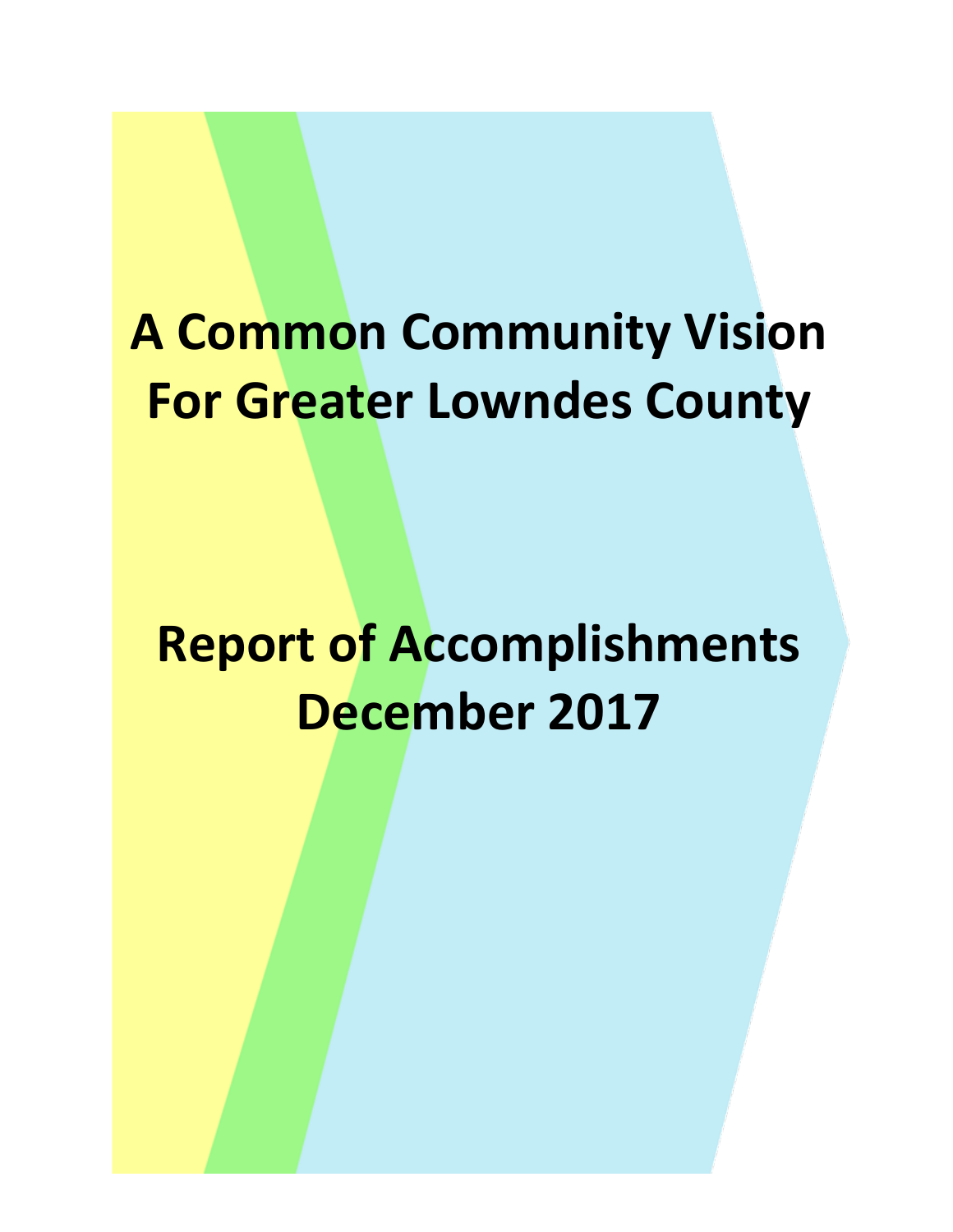# **A Common Community Vision for Greater Lowndes County**

Prepared by the Southern Georgia Regional Commission, the designated Metropolitan Planning Organization for the Valdosta Urbanized Area.

> Adopted: January 2014 Annual Report of Accomplishments: December 2017



http://www.sgrc.us

*The contents in this publication reflect the views of the author(s), who is (are) responsible for the facts and accuracy of the data presented herein. The opinions, findings, and conclusions in this publication are those of the author(s) and do not necessarily reflect those of the Department of Transportation, State of Georgia, the Federal Highway Administration, or the Federal Transit Administration. This publication does not constitute a standard, specification or regulation.* 

*This document is prepared in cooperation with the Georgia Department of Transportation, the Federal Highway Administration and Federal Transit Administration.* 

*The public involvement process for the Transportation Improvement Program (TIP) is used to satisfy the Georgia Department of Transportation public participation process for the Program of Projects (POP).* 

*VLMPO fully complies with Title VI of the Civil Rights Act of 1964 and related statutes and regulations in all programs and activities. VLMPO's website (www.sgrc.us/transportation) may be translated into multiple languages. Publications and other public documents can be made available in alternative languages or formats, if requested.*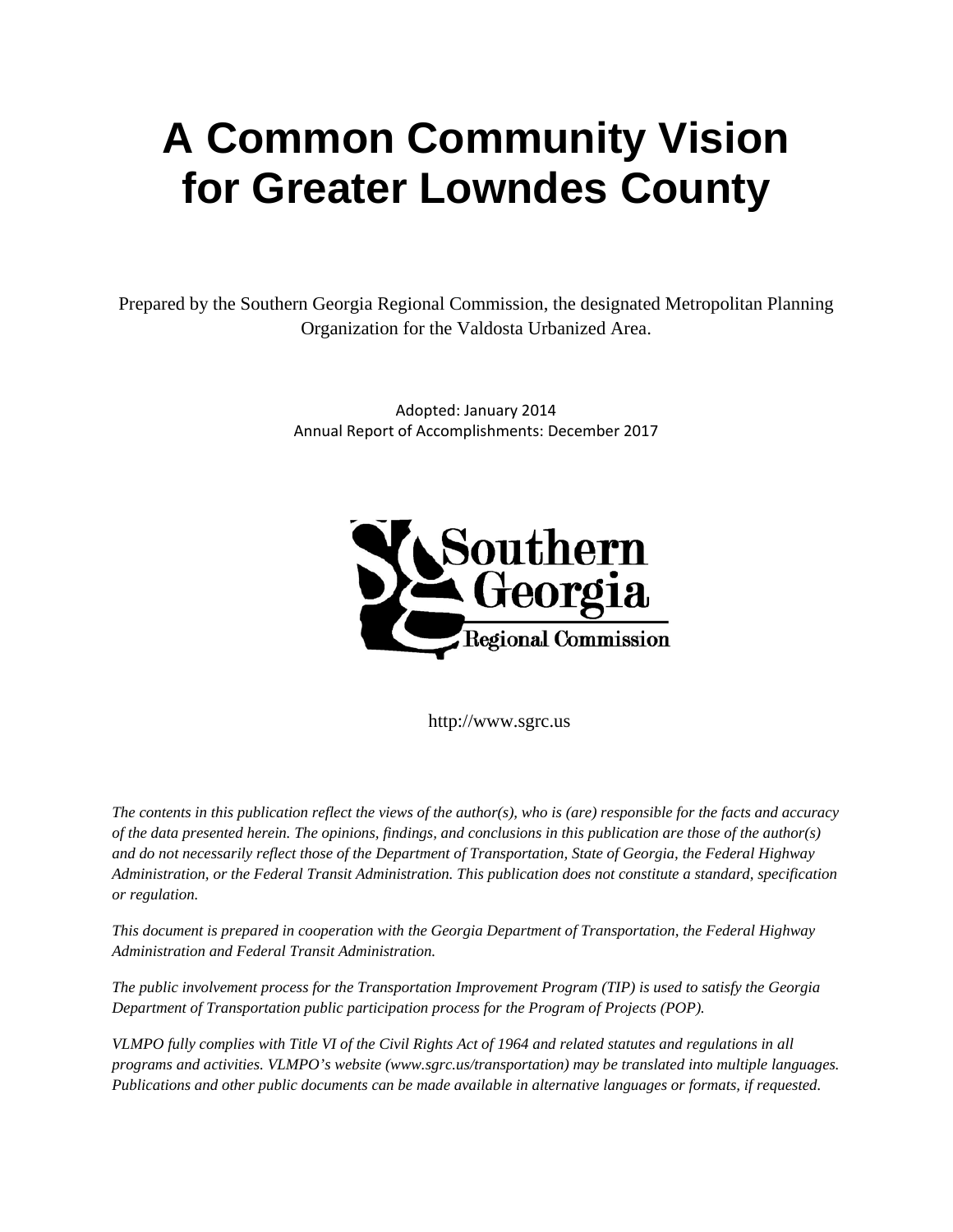#### **Introduction**

The Valdosta-Lowndes Metropolitan Planning Organization is a federally designated regional transportation planning agency responsible for ensuring that existing and future expenditures for transportation projects and programs be based on a continuing, cooperative and comprehensive (3-C) planning process. Valdosta-Lowndes Metropolitan Planning Organization (MPO) is a transportation policy-making body made up of representatives from the local governments and transportation agencies with authority and responsibility in the metropolitan planning area.

One of the primary responsibilities of an MPO is to develop, and periodically update, a longrange transportation plan for the metropolitan area covering a planning horizon of at least twenty years that fosters (1) mobility and access for people and goods, (2) efficient system performance and preservation, and (3) good quality of life. The Valdosta-Lowndes MPO completed the required update of its long range transportation plan (LRTP), titled The 2040 Transportation Vision Plan, on September 2, 2015. The initial phases of this update process began in early 2013 with the Common Community Vision.

Prior to the initiation of the LRTP update process, it came to the attention of MPO staff that several other community-wide planning efforts would be underway during the same time period (2013 – 2016). These efforts included the update of the Greater Lowndes County Comprehensive Plan and the City of Valdosta Housing Plan update, among others. In addition, there are over 20 strategic and comprehensive plans guiding the growth and development of local governments, organizations and agencies. While these local plans cover vastly different subject material, there is a great deal of overlap in the goals, objectives and policies contained in the plans. However, no centralized effort was made to ensure coordination or consistency between the different plans, even though there are common themes and categories within them all.

Consequently, the 20-plus plans that govern the growth and development of our communities, health organizations, schools, universities, economic development agencies and many other institutions do not follow any common vision or goals. Staff and local officials felt that part of the update of the LRTP should include the review of local plans and the development of a common vision that could be utilized to unite all local planning efforts. This common vision became known as the Greater Lowndes County Common Community Vision. It involved a thorough and comprehensive review, analysis and public outreach effort to ensure the development of a current, comprehensive and coordinated vision and set of goals for the community.

By establishing a single set of goals that all local organizations may incorporate into their plans, the Common Community Vision provides a unified vision to the community. As a result, all those organizations are guided toward a common approach to local growth and development. Moving forward under these goals, all organizations work together toward the improvement of the community. These common goals also fulfill the requirements of the Georgia Department of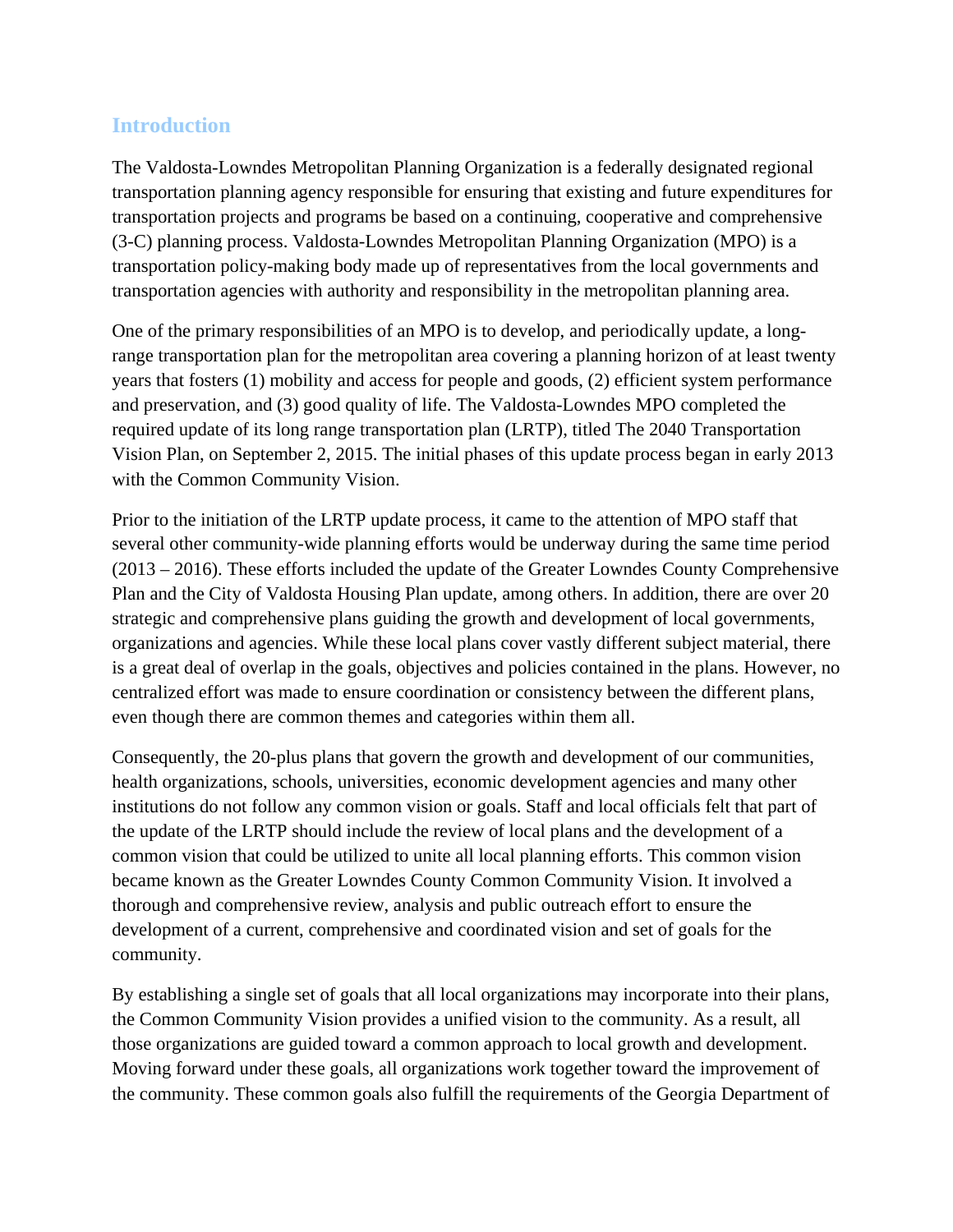Community Affairs (DCA) Rules for Comprehensive Planning and the ten Emphasis Areas required for local Long Range Transportation Plans by the Federal Highway Administration (FHWA).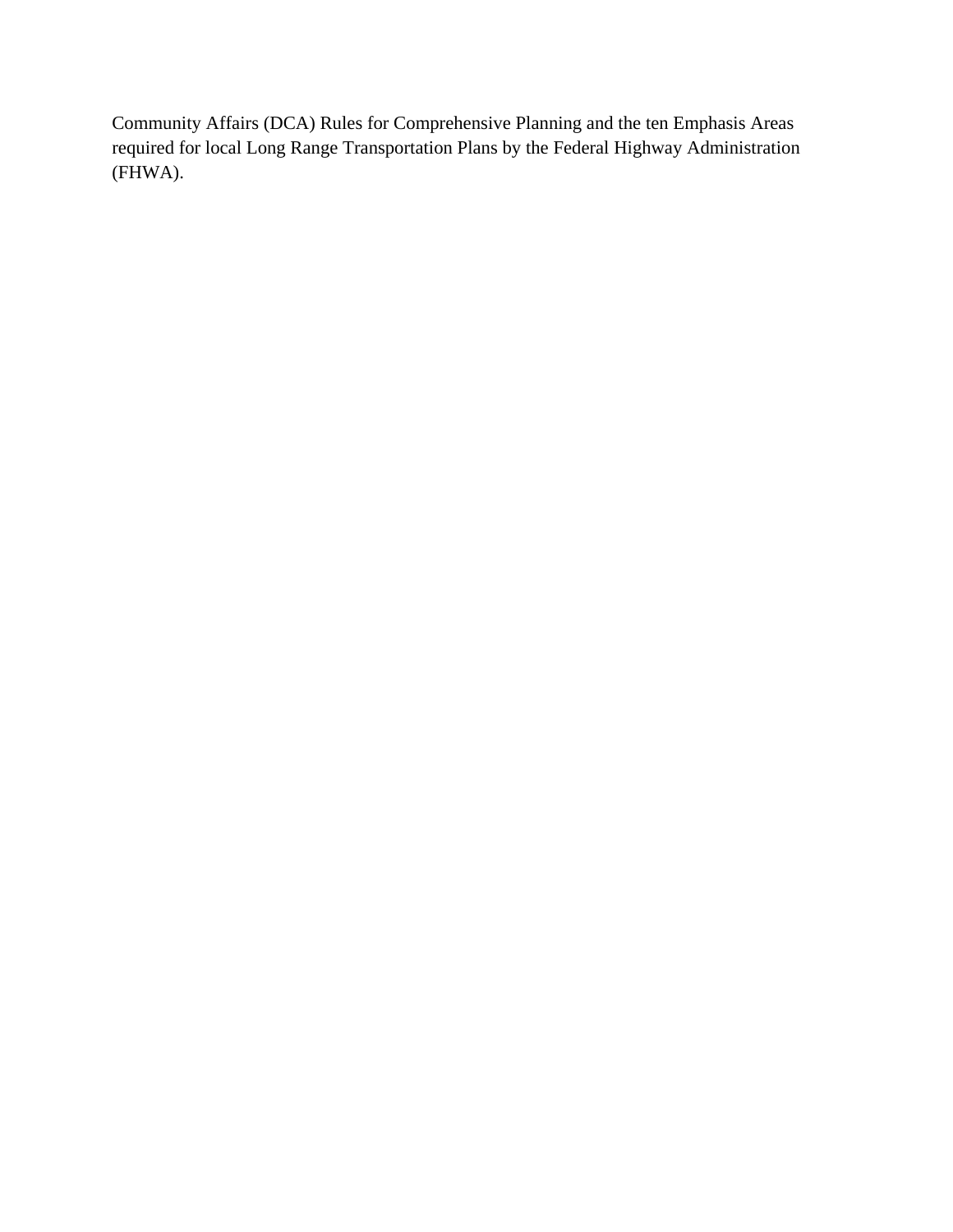A resilient community where partnerships and coordination promote regional success in economic development, education, infrastructure, and a high quality of life.

The purpose of a Common Community Vision is for the local governments and agencies to implement their own mission as it relates to the Vision and aspirational goals identified here. Knowing that each organization has a different mission, it will be up to all to work collaboratively to reach the goals the community sets for itself. For instance, the Valdosta-Lowndes MPO is a transportation planning organization that can have little impact on housing policy or cultural resources. However, transportation planning can greatly influence economic development, land use and safety. Ultimately, it will be the responsibility of community and organization leaders to take their part of the Common Community Vision and implement it.

It is recommended that each local government and other local organizations review this Common Community Vision and their own plans and policies to determine how they can best work to achieve this Vision. The review should result in the organization selecting which goals it can have an impact on, and which goals it can cooperatively implement throughout the community. Local organizations and governments are encouraged to modify the language (but not the spirit or intent of the goals) and change strategies as needed in order to reach these goals and to better fit the mission of the agency as it works to implement positive changes in the community.

The Valdosta-Lowndes MPO, as a regional decision-making body that provides a forum for regional discussion of various topics, encourages the use of this Common Community Vision as a guiding document for local organizations to strive for and to achieve.

### **Annual Report of Accomplishments**

This document is a one-year report of the accomplishments that have been made towards achieving the Common Community Vision. Various efforts that are already in progress to help meet our goals and Vision are highlighted here. News reports are used to document these efforts and can be retrieved by the reader via hyperlinks. Over the past year the VLMPO has used social media to highlight other efforts as they happen by using the hashtag #ccvinaction on Twitter and Facebook. Be sure to follow along in 2018.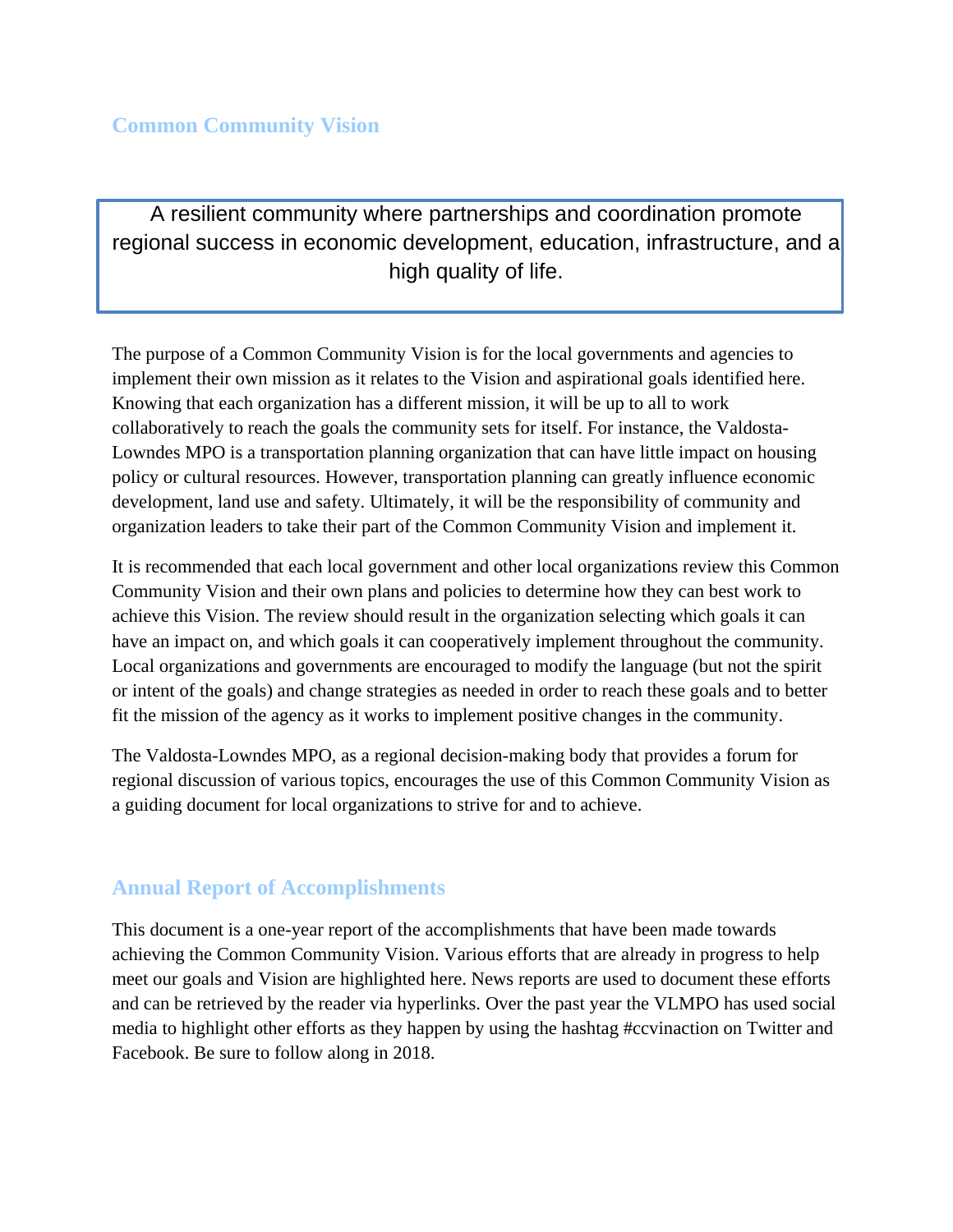## **2017 Report of Accomplishments**

- 1. Promote and support our vital regional economic engines in collaboration with public and private sector partners.
	- Valdosta and Lowndes County's growth and development has continued to grow through the expansion of vigorous businesses and programs sufficient to the community.
		- [American Drill Bushing announces expansion at Valdosta Plant](http://valdostatoday.com/2017/12/american-drill-bushing-announces-expansion-at-valdosta-plant/)
		- [STEM partnership renewed](http://www.valdostadailytimes.com/news/local_news/stem-partnership-renewed/article_8732b480-e3d9-580b-97d3-1bc3525a6674.html)
- 2. Provide coordinated, affordable and accessible workforce training opportunities for all that are interested in furthering their technical career skills through public and private resources and partnerships that provides for a 21<sup>st</sup> Century workforce.
	- Job training workshops increase, being a priority for workforce agencies, and accommodating local partnerships with education entities to serve grade level students and military veterans, among other factions.
		- [Jobs and Workforce Increase in Metro Valdosta](http://www.valdostacity.com/jobs-and-workforce-increase-in-metro-valdosta)
		- [Wiregrass offers escort/pilot drive training](http://www.valdostadailytimes.com/news/local_news/wiregrass-offers-escort-pilot-driver-training/article_9fd1acd5-d12e-5d48-b03e-ceb1f673cdd9.html)
		- Valdosta named [Cornerstone](http://www.walb.com/story/33808844/valdosta-named-cornerstone-community) Community
- 3. Develop basic transportation and utility infrastructure (roads, public transit, water, sanitary and storm sewers, power, telecommunications, etc.) that promotes economic development and private sector investments.
	- The past year has brought significant investment and national recognition to transportation and utilities infrastructure through road improvements that will contribute to the community's growing economy.
		- [Chamber: Economic development a new game](http://www.valdostadailytimes.com/news/local_news/chamber-economic-development-a-new-game/article_26be0f5f-736e-5705-950f-6bc2bea1c8ae.html)
		- [National Association of Development Organizations 2017 Innovation](https://www.nado.org/congratulations-to-the-2017-nado-innovation-award-winners/)  [Award: Complete Streets Project](https://www.nado.org/congratulations-to-the-2017-nado-innovation-award-winners/)
		- [LMIG Program provides funding to repave City Streets](http://www.valdostacity.com/lmig-program-provides-funding-to-repave-city-streets)
		- [New Flashing Yellow Arrow Signals in Valdosta](http://www.valdostacity.com/new-flashing-yellow-arrow-signals-in-valdosta)
- 4. Support communitywide partnerships that encourage entrepreneurship and small business development for positive economic growth and self- sufficiency.
	- Local governments and organizations are perceptibly supporting local entrepreneurs who wish to start a business or already have an established business.
		- [Valdosta Observes Georgia Small Business Week](http://www.valdostacity.com/valdosta-observes-georgia-small-business-week)
		- [Local YEA! Students Learn the Business of Food](http://valdostaceo.com/features/2017/11/yea-students-learn-business-food/)
- 5. Maintain a fully funded and coordinated regional economic development strategy that promotes public/private partnerships and readiness for globally competitive high-wage, high-skill jobs.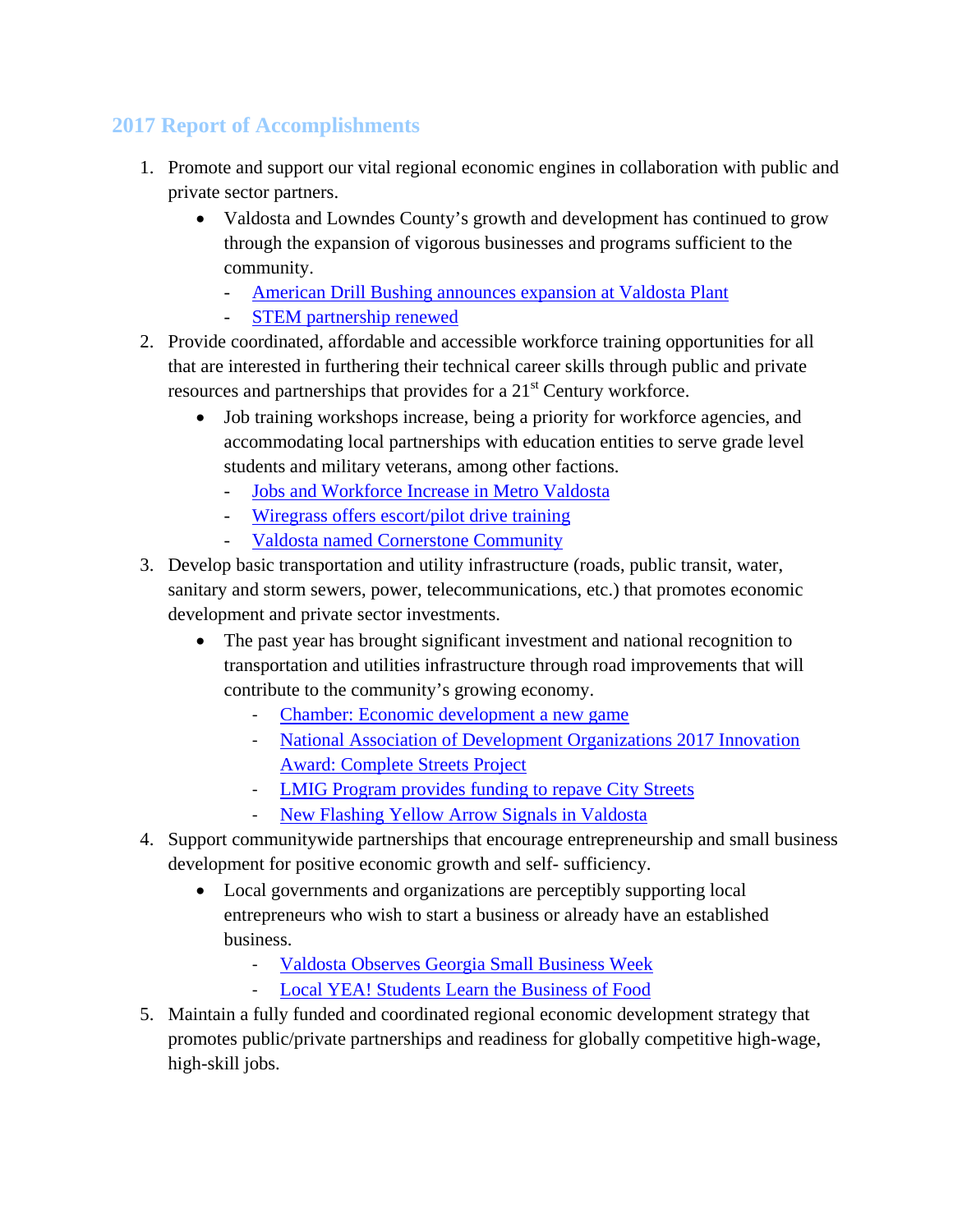- Partnerships with local government entities and economic investment progress as a need for youth leadership expansion in the community.
	- [Great Promise Partnership expands](http://www.valdostadailytimes.com/news/local_news/great-promise-partnership-expands/article_a49f23c1-4b75-5a53-a612-a3ddfdca03b6.html)
	- [Chamber: Education, workforce affect business development](http://www.valdostadailytimes.com/news/local_news/chamber-education-workforce-affect-business-development/article_6101899b-8037-5726-b068-3e362f7bd4ca.html)
- 6. Develop and support appropriate education programs in local schools that ensure students are ready for further education either at a university, technical college or on-the-job training which meet the needs of local employers in a  $21<sup>st</sup>$  Century workforce.
	- Opportunities for youth leadership and growth are abundant through schools and community organizations, and the appreciation of academic programs contributes to local industries recruiting and retaining talent.
		- [Cason: City needs to retain teachers](http://www.valdostadailytimes.com/news/local_news/cason-city-needs-to-retain-teachers/article_90b45a00-d16b-5a02-8a7a-5d9c86028603.html)
		- [Man Up conference scheduled](http://www.valdostadailytimes.com/news/local_news/man-up-conference-scheduled/article_9fde4a76-9043-5739-b5c8-585d534ec915.html)
		- [Students accepted to YEA!](http://www.valdostadailytimes.com/news/local_news/students-accepted-to-yea/article_232597b0-9d0b-5006-b075-e69c8e54aa54.html)
		- [Georgia Wins 18 National Awards at FFA Convention](http://valdostaceo.com/news/2017/11/georgia-wins-18-national-awards-ffa-convention/)
		- [VSU hosts artificial intelligence event](http://www.valdostadailytimes.com/news/local_news/vsu-hosts-artificial-intelligence-event/article_8bd36174-4797-5480-97fe-cec472157589.html)
- 7. Promote healthy eating and active lifestyles throughout the community.
	- Local governments and school systems are undertaking the promotion of local and national causes that aim to educate and inspire citizens to maintain a robust, non-sedentary lifestyle.
		- [W.G. Nunn Elementary Hosts Health and Wellness Fair](http://www.gocats.org/apps/news/article/704311)
		- [Downtown preps for improved Farm Days](http://www.valdostadailytimes.com/news/local_news/downtown-preps-for-improved-farm-days/article_8c4750be-508e-5eb1-900a-fc9a648059ff.html)
- 8. Continue to provide high-quality, locally-based, low-cost healthcare to a growing regional population in Southern Georgia.
	- Healthcare options in the community are growing and receiving much acknowledgment as the healthcare field emerges to recruit more physician to better assist the community, allowing patients the grace of not having to travel far for quality health treatment.
		- **[Imaging Center earns accreditation](http://www.valdostadailytimes.com/news/local_news/imaging-center-earns-accreditation/article_5d2a2f7d-ba26-5d20-9229-9eb15d02f238.html)**
		- [SGMC implements new record system](http://www.valdostadailytimes.com/news/local_news/sgmc-implements-new-record-system/article_d4d4d95a-b026-537a-a6f3-8e698b0a7dad.html)
		- [SGMC, doctors recruiting cardiologists](http://www.valdostadailytimes.com/news/local_news/sgmc-doctors-recruiting-cardiologists/article_5c80f241-b28b-5bf9-aa61-8c0dfc53de60.html)
			- [Authority Oks physician recruitment plan](http://www.valdostadailytimes.com/news/local_news/authority-oks-physician-recruitment-plan/article_48331eb1-9543-5070-ba9c-3b42c9901c89.html)
- 9. Develop coordinated, highly-trained, emergency and disaster response teams to plan for and respond to emergencies, in order to make our community more resilient to the impacts of disaster.
	- Local emergency responders and businesses gather to continue their progress from the past years in undergoing extensive drills and training, and providing quality emergency management that has led to prestigious relief to surrounding damaged communities affected by natural disasters.
		- [Gift cards gathered for storm survivors](http://www.valdostadailytimes.com/news/local_news/gift-cards-gathered-for-storm-survivors/article_c4de70c8-9be3-541d-b995-57ed5dbd52a7.html)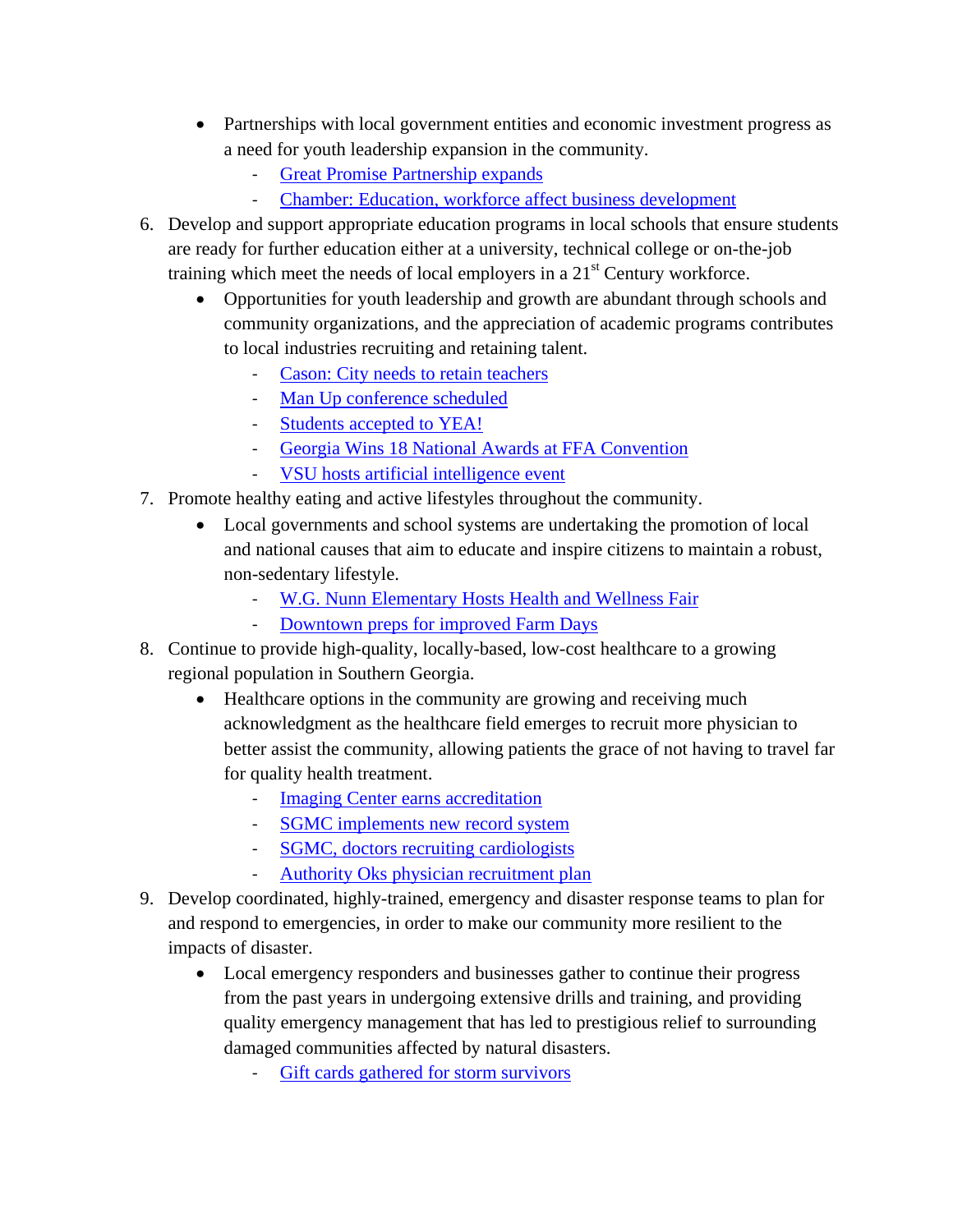- Regions Bank Supports Storm Recovery through Special Services for [Impacted Customers](http://valdostaceo.com/news/2017/01/regions-bank-supports-storm-recovery-through-special-services-impacted-customers/)
	- [Emergency Responders Stage at Moody](http://valdostaceo.com/news/2017/09/emergency-responders-stage-moody/)
- 10. Implement land use and development management techniques that promote conservation of natural resources and mitigate impacts to wet-land areas, while providing incentives to mitigate the impacts from existing development on conservation and wet-land areas.
	- Last year marked the establishment of the first conservation subdivision in the county and the community has since committed to environmentally conscientious land use and development going forward.
		- [City Honored for Commitment to Environment](http://www.valdostacity.com/city-honored-for-commitment-to-environment)
- 11. Provide housing throughout the community that is safe, affordable and accessible to all income levels.
	- In addition to the new programs through government sponsorship and/or publicprivate partnerships last year, the city has approved housing construction in areas and provides summits aiming to increase affordable housing options in the community.
		- [Freedom Heights in Valdosta Approved for Construction in 2017](http://valdostaceo.com/news/2017/03/freedom-heights-valdosta-approved-construction-2017/)
		- [Affordable Housing Summit and Town Hall Meeting](http://www.valdostacity.com/city-hosts-affordable-housing-summit-and-town-hall-meeting-1)
- 12. Develop regional leadership in local government that promotes transparency, citizen engagement, and coordinated delivery of government services.
	- The utilization of technology, combined with open house meetings and publicizing committee vacancies all contribute to driving conversations about the community's strengths and weaknesses and increasing transparency between citizens and leaders which has earned national and regional recognition through awards.
		- [National Association of Development Organizations 2017 Innovation](https://www.nado.org/congratulations-to-the-2017-nado-innovation-award-winners/)  [Award](https://www.nado.org/congratulations-to-the-2017-nado-innovation-award-winners/)
			- [10 Opportunities to Serve the Community](http://www.valdostacity.com/city-announces-10-opportunities-to-serve-the-community)
- 13. Develop land use management and community development policies that promote natural resource conservation, aesthetic urban design, access to community infrastructure and amenities, and balances private development rights.
	- Sustainable land use management is increasingly important, and authorities are working vigorously to design, develop, and meet the needs of the community.
		- [Development Authority working to create strategic plan](http://www.valdostadailytimes.com/news/local_news/development-authority-working-to-create-strategic-plan/article_ce5f69fd-f494-5158-a99f-0dd907869b62.html)
- 14. Promotes recycling and renewable energy and resource efforts throughout the community through education on the impact and benefits of recycling and energy conservation and the use of renewable resources (ex: solar/wind power, water conservation, etc.)
	- Installing and expanding means for renewable energy, especially solar, was highly broadcasted for the year.
		- [School board weighs solar application](http://www.valdostadailytimes.com/news/local_news/school-board-weighs-solar-application/article_54928789-bace-518c-bd06-f7f52c4a948d.html)